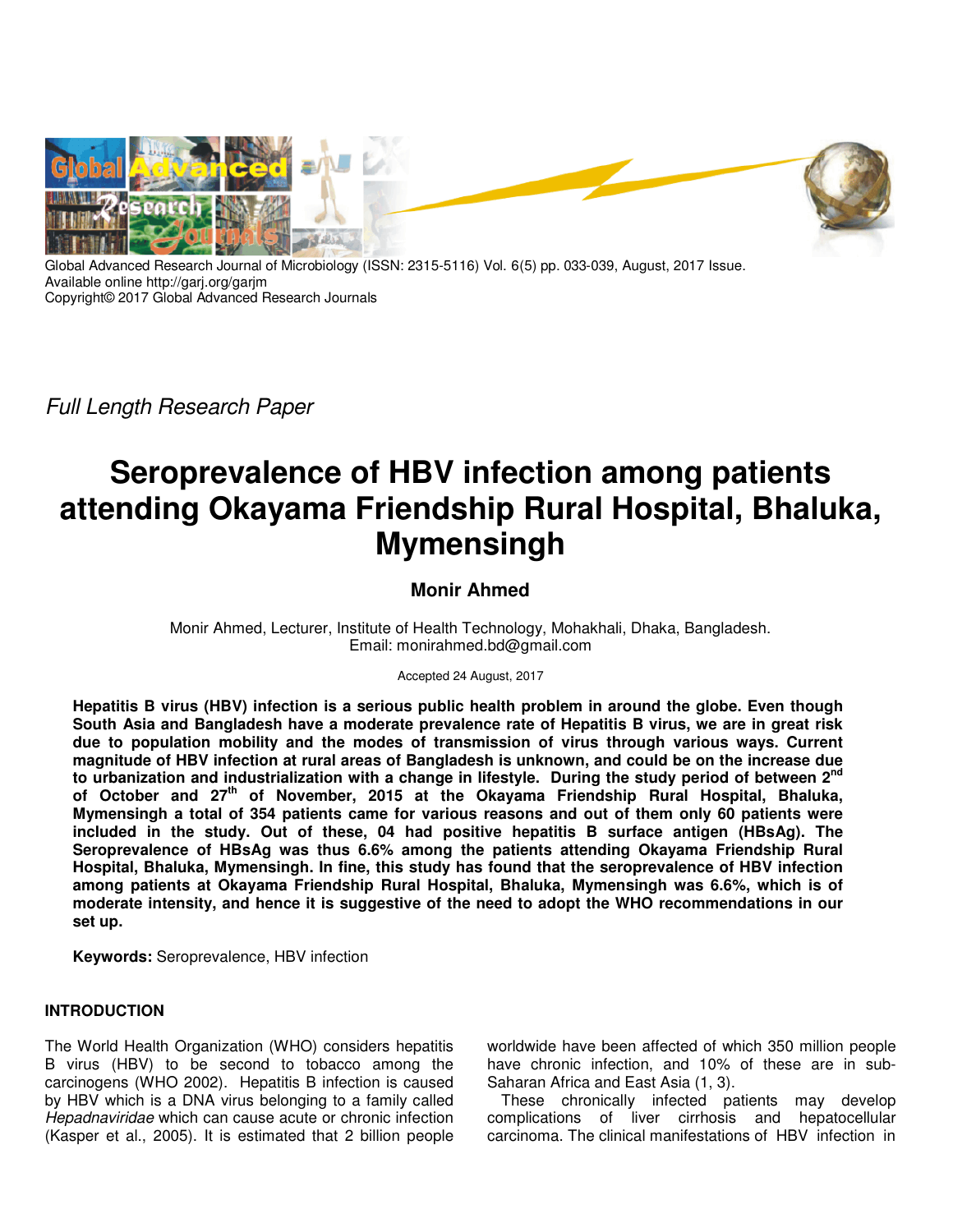acute infection are either prodromal, or icteric and recovery (Kasper et al., 2005). After the incubation period which varies depending to the type of virus, patients clinically present with chills, headache, nausea, vomiting and may precede jaundice (Kasper et al., 2005; Cunninghan et al., 2005). The liver becomes tender and enlarged with a right upper quadrant pain.

Splenomegaly and adenopathy may also occur in 10% to 20% of cases (Kasper et al., 2005). The recovery to normality clinically and biochemically is a rule in Hepatitis A Virus (HAV) and in almost all HBV infections (Kasper et al., 2005; Hasslett et al., 1999). However, some do remain chronically infected especially with HBV and HCV and may progress to liver cirrhosis and, or to hepatocellular carcinoma (Kasper et al., 2005; Hasslett et al., 1999). Reported consequences of HBV infection in pregnancy include an increased likelihood of occurrence of pre-term delivery and low birth weight (Cunninghan et al., 2005). Furthermore, HBV infection has been reported to be associated with threatened preterm labour, antepartum haemorrhage as well as gestational diabetes mellitus (Tse et al., 2005).

Diagnosis of HBV infection is confirmed by demonstrating specific antibodies and/or antigen in serum of patients (WHO 2002). The most important laboratory test for diagnosis of HBV infection is HBsAg which is the first antigen to appear, and appears during the incubation period, the prodrome, as well as during acute disease (Kasper et al., 2005; Levinson 1998). It appears after infection and disappears after one to two months following jaundice. During convalescence it falls to undetectable levels and if it persists for more than 6 months then this indicates a carrier state and a risk for chronic hepatitis and hepatocellular carcinoma (10). Presence of HBsAg means that the patient is potentially infectious. Antibodies to HBsAg (Anti-HBs) replace HBsAg as the acute infection resolves, and this indicates immunity in almost 80% of cases after the acute infection (Cunninghan et al., 2005). This Anti-HBs also appears after HBV vaccination. Some lose these antibodies that are acquired after acute HBV infection and may become susceptible to disease HBV (Cunninghan et al., 2005).

During the window period, and when the HBsAg has disappeared and HBsAb has not yet appeared, Hepatitis B core antibody (HBcAb) is detectable and can be used for diagnosis.

Acute or chronic infection can be differentiated by the presence of Immunoglobulin M (IgM) to HBcAg in acute infection, and Immunoglobulin G (IgG) in chronic infection (Kasper et al., 2005). After the appearance of HBsAg in one or two weeks, the HBcAb starts to be detectable. Very rarely HBcAg will be detected since it is within the HBsAg.

Investigations to be done among patients with HBV infection include the demonstration of Hepatitis B e antigen (HBeAg) which arises during the incubation period, prodrome, acute and to certain patients with chronic phase. It is an important indicator of transmissibility and is replaced by HBeAb, whose presence indicate low transmissibility (10). DNA polymerase is detected during the incubation period and early in the disease, and is a more sensitive and quantitative test (for the detection of viral load), although it is very expensive as it needs PCR (Cunninghan et al., 2005). Estimation of serum transaminases could also be done, which typically rises from 400 to 4000U/L. Similarly, bilirubin also usually rises in clinical jaundice (Cunninghan et al., 2005).

## **METHODOLOGY**

### **Study area**

This study was conducted at the Okayama Friendship Rural Hospital, Bhaluka, Mymensingh which is managed by Prof. Dr. Aftabuddin (PhD-Japan, Post doc-France). The study is conducted on Fridays.

On an average 53 patients attended at the Okayama Friendship Rural Hospital, Bhaluka, Mymensingh during the study on each Friday, of whom 65% were male and 35% were female patients. Most of these patients would come for a consultation with some minor ailments.

Among the usual services provided at the Okayama Friendship Rural Hospital, Bhaluka, Mymensingh are health education given by Nurses and paramedics who record weights and blood pressure readings at each visit. These are done before the patient enters a Doctor's room. Routine blood tests are performed by Medical Technologists and Pathologist as recommended by the Doctors.

### **Study design**

This was a Clinic based cross-sectional study.

#### **Study population**.

The study population was all general patients attending Okayama Friendship Rural Hospital, Bhaluka, Mymensingh.

#### **Inclusion criteria**

Patients attending antenatal Okayama Friendship Rural Hospital, Bhaluka, Mymensingh for the first time and consent.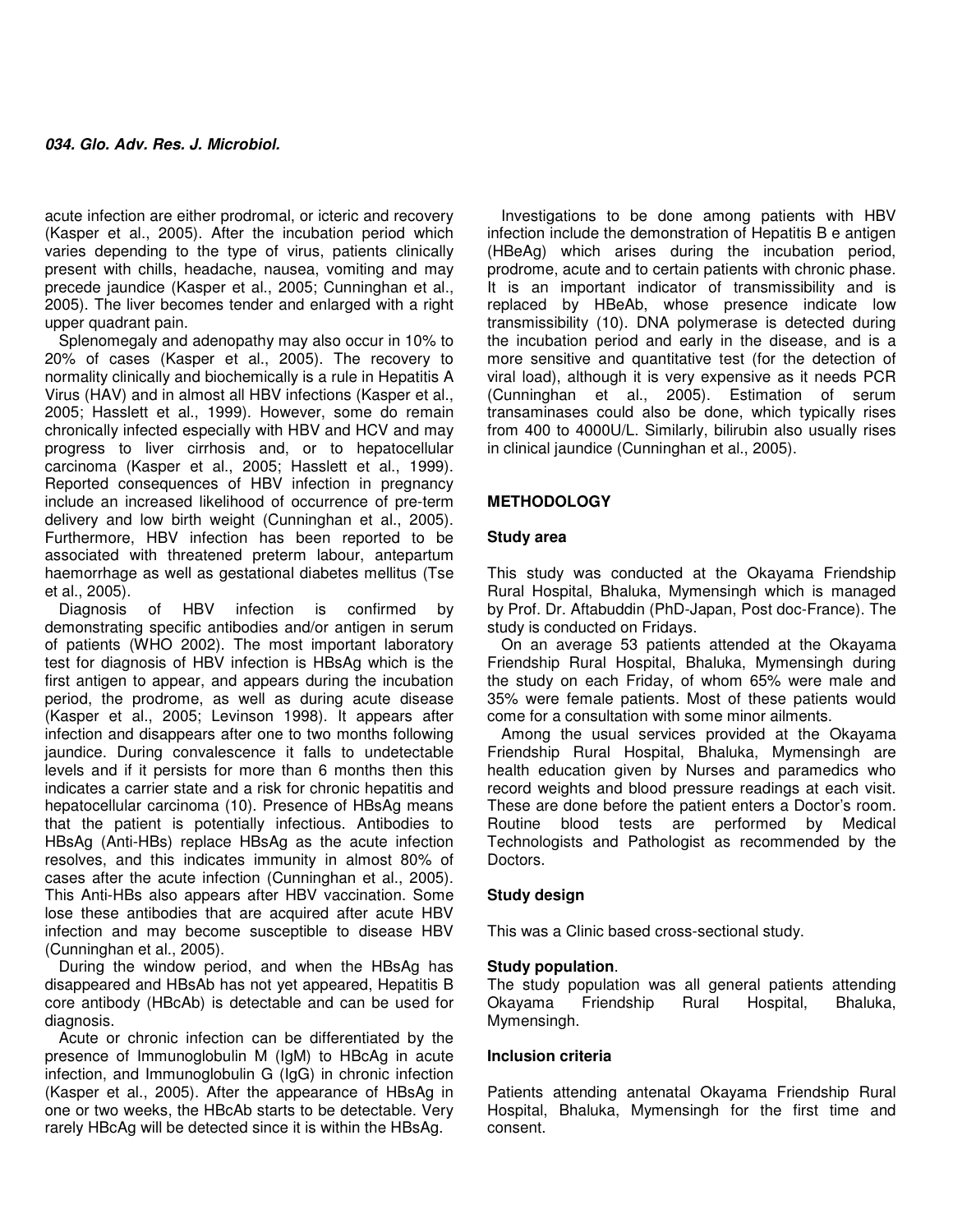## **Exclusion criteria**

Patients who had prior history of Hepatitis B Vaccination and attending the clinic for the first visit and who didn't consent to the study.

## **Study Period**

The study was conducted between  $2^{nd}$  of October and  $28<sup>th</sup>$ of November, 2015.

### **Sample size**

Sample size for this study was calculated using the formula for cross-sectional study. Based on the 2-8% prevalence of HBsAg infection in Bangladesh, 60 people from different age, sex, occupation and education level were included.

## **Sampling technique**

Patients attending the Okayama Friendship Rural Hospital, Bhaluka, Mymensingh were asked for consent and then enrolled until the desired sample size was reached.

The Research Assistants and researcher did not want to interfere with the regular services received by the patients. Therefore, the patients coming from each of the doctor's consultation room were asked to participate in the study by the Research Assistant and the investigator.

Following their consent, each was interviewed individually and blood sample was taken. Research Assistant ensured that all the patients coming out of Doctor's rooms were appropriately directed for study inclusion. The research assistant or the researcher picked another patient after finishing the previous one. This continued until the end of Doctor's consultation at the clinic.

### **Data collection method**

Patients who consented to participate were subjected to a face-to-face interview with the investigator/assistant whereby pre-test counseling was done, and then the questionnaire was filled in to obtain information on sociodemographic characteristics. After this a venipuncture was performed and blood collected in a vacutainer tube. Five mls of blood was collected for Hepatitis B serology.

A mark was put in the clinic card of all enrolled patients to avoid repeat inclusions during their subsequent visits.

## **Laboratory investigations**

Serological testing for HBV was performed at Okayama Friendship Rural Hospital, Bhaluka, Mymensingh by Medical Technologists and Pathologist.

## **HBsAg detection**

This was performed using Immuno-chromatographic tests strips (Bioline HBsAg strip). The presence or absence of HBsAg in the sample was determined by comparing the test bands produced. Samples with a control band and test band were considered positive for HBsAg.

**Bioline HBsAg One Test**: -The Bioline HBsAg One Test is a qualitative, solid phase, two-site sandwich immunoassay for the detection of HBsAg in serum or plasma. The membrane is pre-coated with anti-HBsAg antibodies on the test band region and anti-mouse antibodies on the control band region. During testing, the serum sample reacts with the dye conjugate (mouse anti-HBsAg antibody colloidal gold conjugate) that has been coated in the test strip. The mixture then by capillary action, reacts with anti-HBsAg antibodies on the membrane and generates a red band. Presence of this red band indicates a positive result while its absence indicates a negative result. Regardless of the presence of HBsAg, as the mixture continues to migrate across the membrane to the immobilized goat anti-mouse region a red band at the control band region will always appear. The presence of this red band serves as verification for sufficient sample volume and proper flow and as a control for the reagents.

## **RESULTS**

During the study period of between  $2^{nd}$  of October and  $28<sup>th</sup>$ of November, 2015 at the Okayama Friendship Rural Hospital, Bhaluka, Mymensingh a total of 354 patients came for various reasons and out of them only 60 patients were included in the study. Out of these, 04 had positive hepatitis B surface antigen (HBsAg). The Seroprevalence of HBsAg was thus 6.6% among the patients attending<br>Okayama Friendship Rural Hospital, Bhaluka, Friendship Mymensingh.

Seroprevalence of HBsAg was significantly higher among middle age and male patients with respect to age and sex. Also unemployed patients showed higher seroprevalence compared to other occupations. Another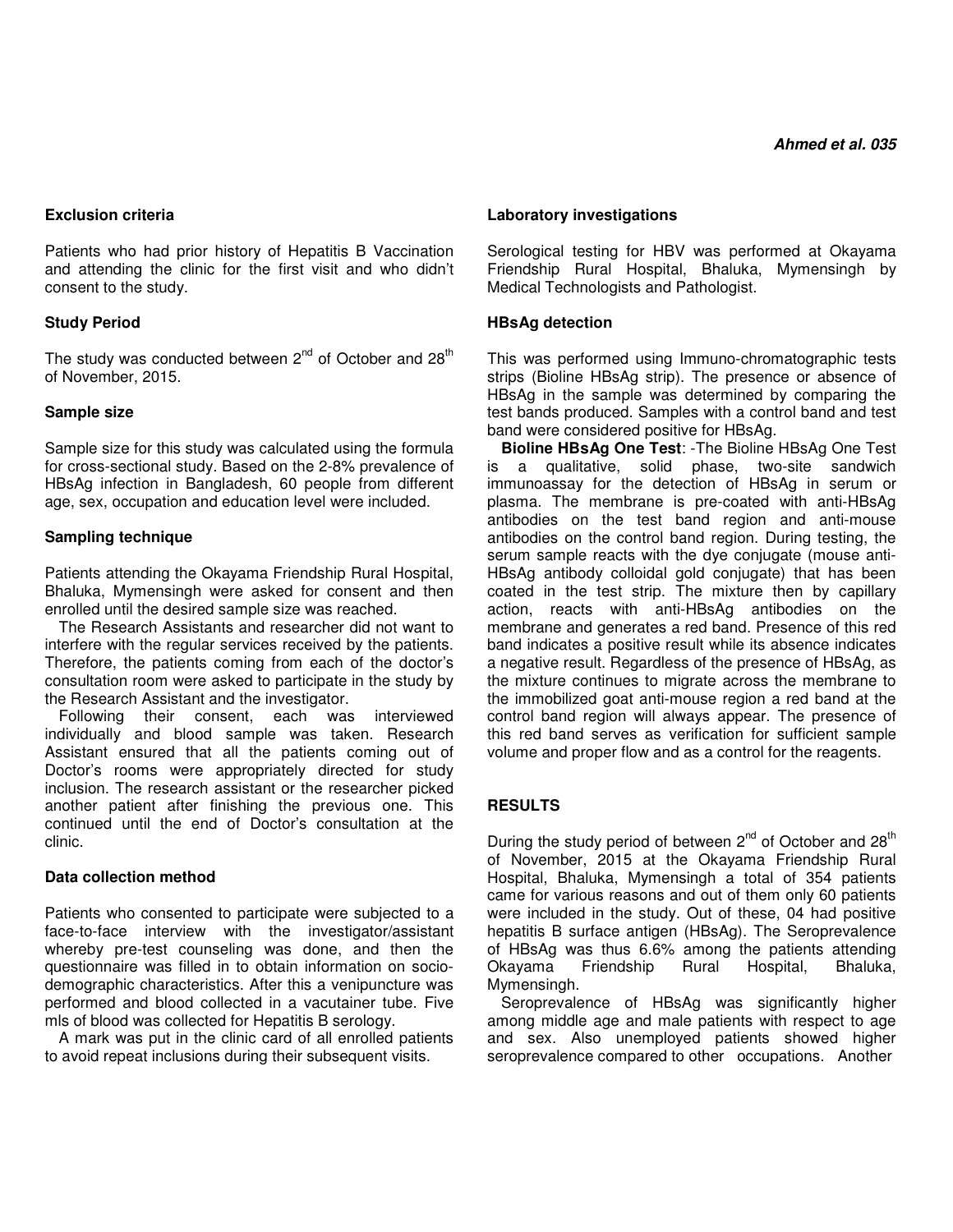| Characteristics | Total | HBsAg +ve<br>$n(\%)$ | HBsAg -ve<br>$n(\% )$ | Seroprevalence |
|-----------------|-------|----------------------|-----------------------|----------------|
| Age (years)     |       |                      |                       |                |
| Below 18        | 20    | (5%)<br>01           | 19 (95%)              | 5%             |
| 18-30           | 20    | (5%)<br>01           | 19 (95%)              | 5%             |
| 31 and more     | 20    | 02 (10%)             | 18 (90%)              | 10%            |

#### **Table 1. Baseline characteristics of patients who were enrolled in the study. According to their Age (N=60)**

#### **Table 2. Baseline characteristics of patients who were enrolled in the study. According to their Sex (N=60)**

| Characteristics | Total | $HBSAg +ve$    | HBsAg -ve      | Seroprevalence |
|-----------------|-------|----------------|----------------|----------------|
|                 | 100%) | $n\frac{9}{6}$ | $n\frac{9}{6}$ |                |
| Male            | 30    | 03 (10%)       | $(90\%)$<br>27 | 10%            |
| Female          | 30    | 01 (3.33%)     | 29 (96.33%)    | $3.33\%$       |

#### **Table 3. Baseline characteristics of patients who were enrolled in the study. According to their Level of Education (N=60)**

| Characteristics     | Total<br>$(100\%)$ | $HBSAg +ve$<br>$n\frac{9}{6}$ | HBsAg -ve<br>$n(\% )$ | Seroprevalence |
|---------------------|--------------------|-------------------------------|-----------------------|----------------|
| No formal education | 08                 | 01(12.5%)                     | 07 (87.5%)            | 12.5%          |
| Primary             | 25                 | 02(8%)                        | 23 (92%)              | 8%             |
| Secondary           |                    | 01(5.88%)                     | 16 (94.12%)           | 5.88%          |
| College/ University | 10                 | $00(0\%)$                     | 10 (100%)             | 00%            |

#### **Table 4. Baseline characteristics of patients who were enrolled in the study. According to their Occupation and Employment status (N=60)**

| Characteristics | Total | $HBSAg +ve$<br>$n\frac{9}{6}$ | HBsAg -ve<br>$n\frac{9}{6}$ | Seroprevalence |
|-----------------|-------|-------------------------------|-----------------------------|----------------|
| Employed        | 26    | 01(3.84%)                     | 25 (96.16%)                 | 3.84%          |
| Unemployed      | 09    | $01(11.11\%)$                 | 08 (88.89%)                 | 11.11%         |
| Student         | 13    | 01(7.69%)                     | 12 (92.31%)                 | 7.69%          |
| Housewife       | 12    | 01(8.33%)                     | (91.67%)                    | 8.33%          |
| <b>Others</b>   | 00    | $00(00\%)$                    | $00(00\%)$                  | 00%            |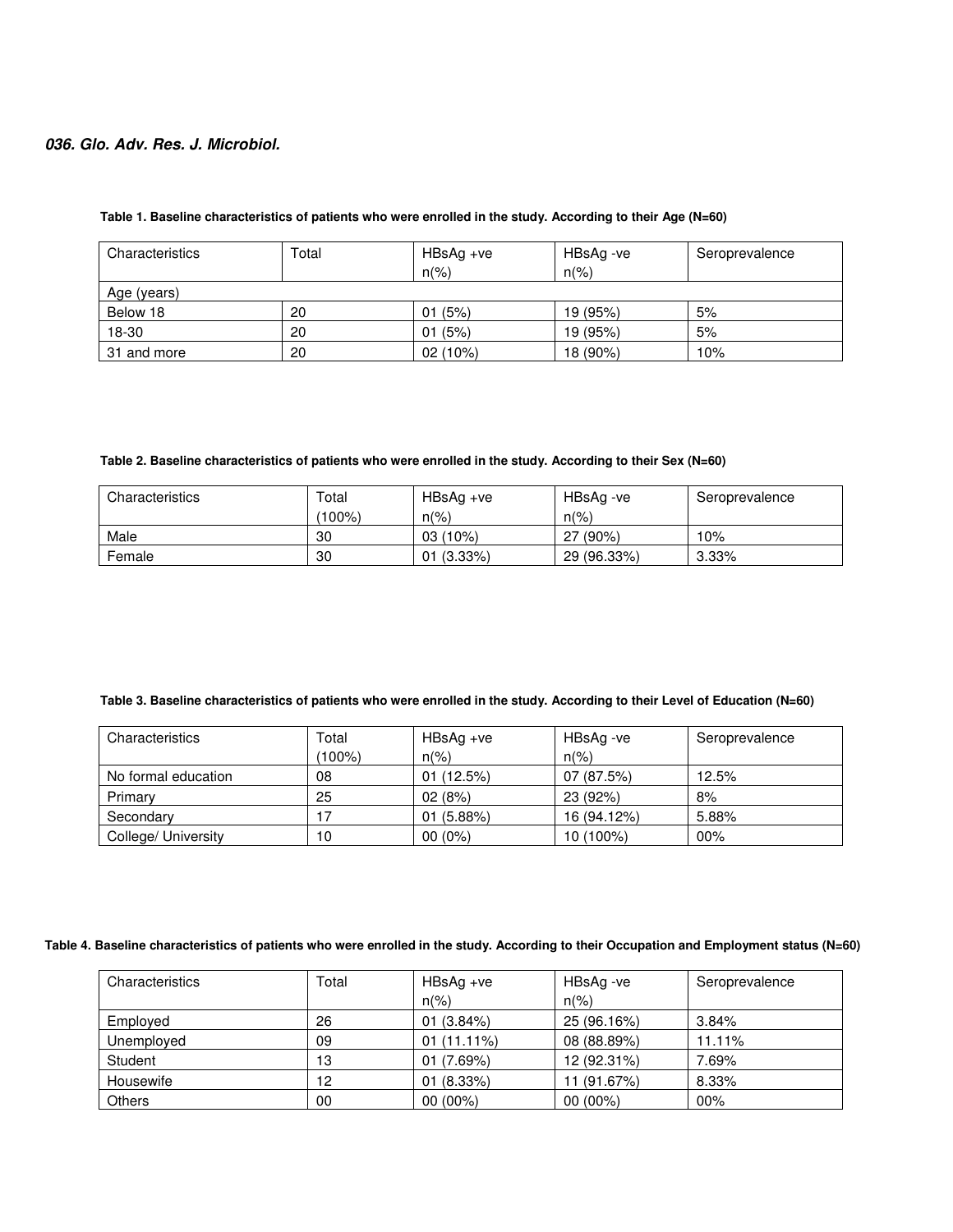| Characteristics | Total     | $HBSAg +ve$    | HBsAg -ve      | Seroprevalence |
|-----------------|-----------|----------------|----------------|----------------|
|                 | $(100\%)$ | $n\frac{9}{6}$ | $n\frac{9}{6}$ |                |
| Rural           | -47       | 03(6.83%)      | 44 (93.17%)    | 6.83%          |
| Urban           | 13        | (7.69%)<br>01  | 12 (92.31%)    | .69%           |

 **Table 5. Baseline characteristics of patients who were enrolled in the study. According to their residence either rural or urban (N=60)** 

 **Table 6. Seroprevalence of HBV infection among patients attending Okayama Friendship Rural Hospital, Bhaluka, Mymensingh** 

| Characteristics | Total<br>Patients enrolled | HBsAg +ve  | HBsAg -ve   | Seroprevalence<br>HBsAa | οt |
|-----------------|----------------------------|------------|-------------|-------------------------|----|
| Total           | 60                         | 04 (6.66%) | 56 (93.33%) | 6.66%                   |    |

noticeable difference was as an increased level of education showed lower seroprevalence of HBsAg.

However, there were no significant differences between those who tested positive and those who tested negative to HBsAg with respect to residence status whether urban or rural.

### **DISCUSSION**

This study has found that the seroprevalence of HBsAg among the patients at Okayama Friendship Rural Hospital, Bhaluka, Mymensingh was 6.6%.

This level of seroprevalence is in agreement with overall prevalence rate 2-8% given by WHO.

WHO defines low prevalence to be <2%, moderate prevalence as 2-8%, and high prevalence as >8% HBsAg positivity. The WHO therefore recommends universal immunization of all infants to be adopted by all countries irrespective of HBsAg prevalence (WHO 2002).

Despite the finding of a relatively stable prevalence of HBsAg as found in this study, it is important to note that there is great chance of increasing seroprevalence among Bangladeshi people due greater human mobility and human interaction between different parts of the country or<br>even different parts of the world. Furthermore, even different parts of the world. industrialization means many people are living and working in a small area and thereby risk of HBV spreading through sexual contact or by other modes increases substantially.

#### **Study Limitations**

This study was limited by the fact that it is a clinic based study and that patients attending the Okayama Friendship Rural Hospital, Bhaluka, Mymensingh are a select population of a specific region mostly from Mymensingh. Hence the results can't be generalized for the whole country. Furthermore, all the patients attending at Okayama Friendship Rural Hospital, Bhaluka, Mymensingh did not give their consent to participate at this study which could also affect the generalization of findings. However, the findings of this study have adequately shed light into the problem of hepatitis B infection among patients at<br>Okayama Friendship Rural Hospital, Bhaluka, Friendship Mymensingh.

### **CONCLUSION AND RECOMMENDATIONS**

In conclusion, this study has found that the seroprevalence of HBV infection among patients at Okayama Friendship Rural Hospital, Bhaluka, Mymensingh was 6.6%, which is of moderate intensity, and hence it is suggestive of the need to adopt the WHO recommendations in our set up.

It is recommended that further larger studies be performed to support the findings, since the calculated sample size was based on a higher prevalence figure than the level found in the study.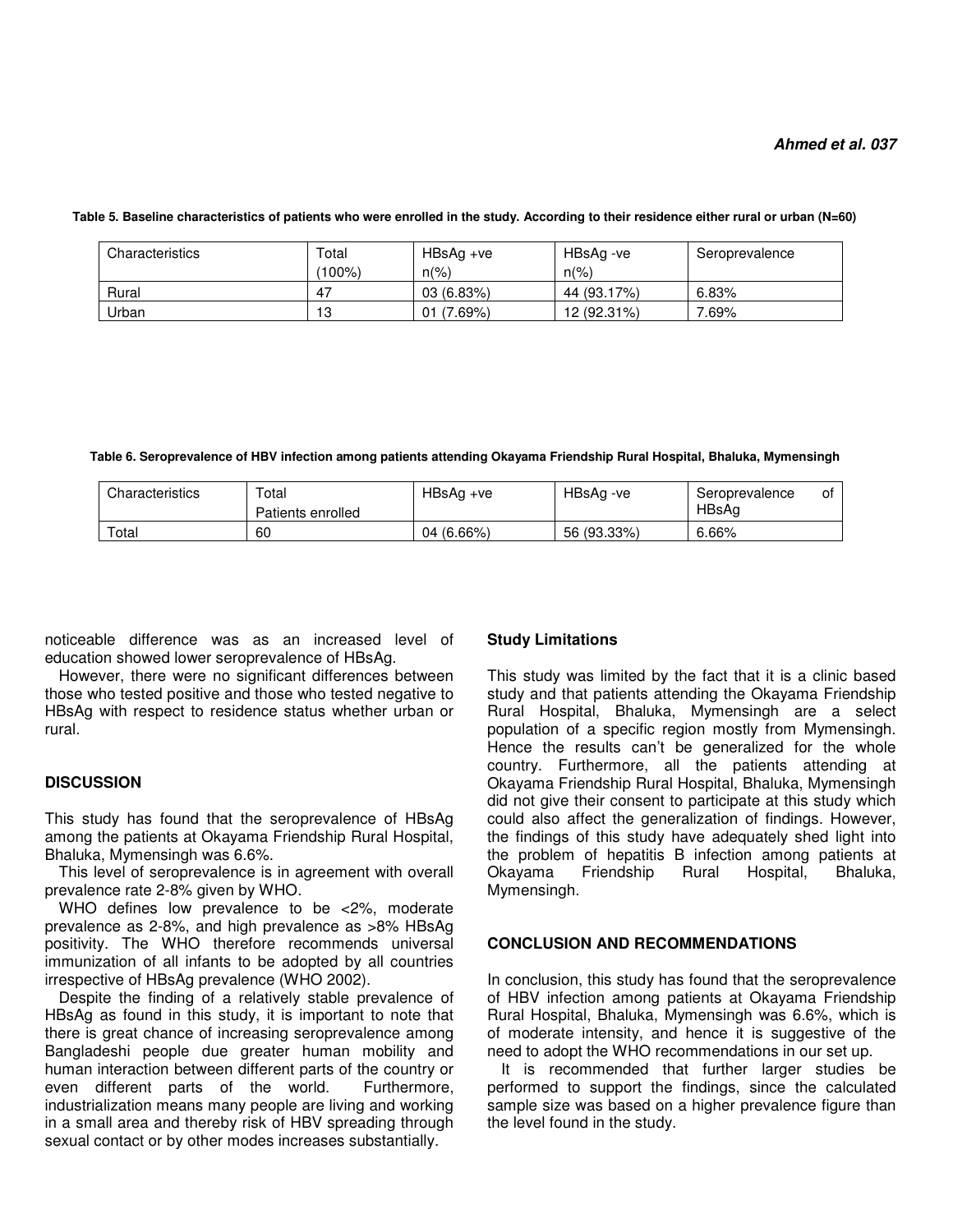This finding would suggest for the introduction of routine screening for high risk groups for HBV (e.g. Medical and Health Personnel, Frequent Blood Transfusion Receiver, Sex workers, Drug Abuser etc) and vaccination to all people especially young children so as to reduce and prevent the spread of infection. However more data is required from larger studies to support the findings so that ultimately this can be recommended as a policy.

#### **REFERENCES**

- Ahmed SD, Cuevas LE, Brabin BJ, Kazembe P, Broadhead R, Verhoeff FH (1998). Seroprevalence of hepatitis B and C and HIV in Malawian pregnant women. J Infect. 1998 Nov;37(3):248-51.
- Akani CI, Ojule AC, Opurum HC, Ejilemele AA (2005). Sero-prevalence of hepatitis B surface antigen (HBsAg) in pregnant women in Port Harcourt, Nigeria. Niger Postgrad Med J. 2005 Dec; 12(4):266-70.
- Alexander JM, Ramus R, Jackson G, Sercely B, Wendel GD, Jr. Risk of hepatitis B transmission after amniocentesis in chronic hepatitis B carriers. Infect Dis Obstet Gynecol. 1999;7(6):283-6.
- Bai H, Zhang L, Ma L, Dou XG, Feng GH, Zhao GZ (2007). Relationship of hepatitis B virus infection of placental barrier and hepatitis B virus intra-uterine transmission mechanism. World J Gastroenterol. 2007 Jul 14;13(26):3625-30.
- Bello Corredor M, Rodriguez Lay Lde L, Delgado Gonzalez G, Diaz Gonzalez M, Montalvo Villar MC, Gutierrez Moreno A (2000-2002). [Surveillance in children of mothers positive to hepatitis B surface antigen, 2000-2002]. Rev Cubana Med Trop. 2004 Jan- Apr;56(1):31-4.
- Bwogi J, Braka F, Makumbi I, Mishra V, Bakamutumaho B, Nanyunja M (2009). Hepatitis B infection is highly endemic in Uganda: findings from a national serosurvey. Afr Health Sci. 2009 Jun;9(2):98-108.
- Caldwell CW and Barret JT (1977). Enzyme linked Immunoassay for Hepatitis B and its comparison to other methods**.** Clin Chem Acta. 1977;81:305 .
- Chakravarti A, Rawat D, Jain M (2005). A study on the perinatal transmission of the hepatitis B virus. Indian J Med Microbiol. 2005 Apr;23(2):128-30.
- Cunninghan F, Leveno K, SL B (2005). editors. Williams Obstetrics 22 ed: Mcgraw-hill, ;2005.
- Elsheikh RM, Daak AA, Elsheikh MA, Karsany MS, Adam I (2007). Hepatitis B virus and hepatitis C virus in pregnant Sudanese women. Virol J. 2007;4:104.
- Ferreira RC, Rodrigues FP, Teles SA, Lopes CL, Motta-Castro AR, Novais AC (2009). Prevalence of hepatitis B virus and risk factors in Brazilian non-injecting drug users. J Med Virol. 2009 Apr;81(4):602-9.
- Gambarin-Gelwan M (2007). Hepatitis B in pregnancy. Clin Liver Dis. 2007 Nov;11(4):945-63, x.
- Hasslett C, Chilvers E, Hunter J (1999). editors. Davidson's Principles and Practice of MEDICINE, 18 ed: Churchill Livingstone 1999.
- Haukenes G SJ, Mbena E, Rustad S (1987). Hepatitis B virus markers in the population of Das-es-salaam, Tanzania. J Infct 1987;15:183-8.
- Hill JB, Sheffield JS, Kim MJ, Alexander JM, Sercely B, Wendel GD (2002). Risk of hepatitis B transmission in breast-fed infants of chronic hepatitis B carriers. Obstet Gynecol. 2002 Jun;99(6):1049-52. Jun;78(6):730-3.
- Kasper D, Braunwald E, Fauci A (2005). editors. Harrison's Principles of Internal
- Kibassa CJ, Msengi AE. Determination of vertical transmission of hepatitis B virus in Dar es Salaam. Tanzania Medical Journal. 2004;19:21-5.
- Lau WY, Leung WT, Ho S, Lam SK, Li CY, Johnson PJ, (1995). Hepatocellular carcinoma during pregnancy and its comparison with other pregnancy-associated malignancies. Cancer. 1995 Jun 1;75(11):2669-76.
- Lin HH, Chen PJ, Chen DS, Sung JL, Yang KH, Young YC (1989). Postpartum subsidence of hepatitis B viral replication in HBeAg-positive carrier mothers. J Med Virol. 1989 Sep;29(1):1-6.
- Matee MI, Lyamuya E (2008). Seroprevalence of human immunodeficiency, hepatitis B and C viruses and syphilis infections among blood donors at Muhimbili National Hospital in Dar es Salaam, Tanzania. BMC Public Health. 2008;6:21.
- Medicine, 16 ed: The Mc Graw-Hill; 2005.
- Menendez C, Sanchez-Tapias JM, Kahigwa E, Mshinda H, Costa J, Vidal J, (1999). Prevalence and mother-to-infant transmission of hepatitis viruses B, C, and E in Southern Tanzania. J Med Virol. 1999 Jul;58(3):215-20.
- Metodi J, Aboud S, Mpembeni R, Munubhi E (2010). Immunity to hepatitis B vaccine in children under five years attending reproductive and child health clinic in Dar es Salaam, Tanzania. Ann Trop Paediatr. 2010;(in press).
- Ministry of Health and Social Welfare (2006). Guidelines on the clinical use of blood and blood products. 2006.
- Ministry of Health and Social Welfare (2007). Expanded Programme on Dar-es-salaam, Tanzania:Govement press,2007;2 edition, 5-7.
- Mugusi SF, Janabi M, Francis JM, Aboud S, Bakari M, Aris EA, Swai ABM, Mugusi FM, Pallangyo K, Sandstrom E (2010). Effect of Improved access to Antiretroviral Therapy on Clinical Characteristics of patients enrolled in the HIV care and treatment clinics at Muhimbili National Hospital (MNH) (2010). Dar es Salaam, Tanzania. BMC Public Health. 2010;10:291.
- NACP (2009). HIV/AIDS/STI Surveillance Report. July 2009.
- Nagu TJ, Bakari M, Matee MI. Hepatitis A (2008). B and C viral coinfections among HIV infected adults presenting for care and treatment at Muhimbili National Hospital in Dar es Salaam, Tanzania. BMC Public Health. 2008;8(416).
- Obi SN, Onah HE, Ezugwu FO (2006). Risk factors for hepatitis B infection during pregnancy in a Nigerian obstetric population. J Obstet Gynaecol. 2006 Nov;26(8):770-2.
- Okoth F, Mbuthia J, Gatheru Z, Murila F, Kanyingi F, Mugo F (2006). Seroprevalence of hepatitis B markers in pregnant women in Kenya. East Afr Med J. 2006Sep;8 3(9):485-93.
- Santiago-Munoz P, Roberts S, Sheffield J, McElwee B, Wendel GD (2005). Jr. Prevalence of hepatitis B and C in pregnant women who are infected with human immunodeficiency virus. Am J Obstet Gynecol. 2005 Sep;193(3 Pt 2):1270-3.
- Shao JF, Haukenes G, Yangi E, Vollset SE (1993). Association of hepatitis B and human immunodeficiency virus infections in Tanzanian population groups. Eur J Clin Microbiol Infect Dis. 1993 Jan;12(1):62-4.
- Simpore J, Savadogo A, Ilboudo D, Nadambega MC, Esposito M, Yara J (2006). Toxoplasma gondii, HCV, and HBV seroprevalence and coinfection among HIVpositive and -negative pregnant women in Burkina Faso. J Med Virol. 2006
- Soderstrom A, Norkrans G, Lindh M (2003). Hepatitis B virus DNA during pregnancy and post partum: aspects on vertical transmission. Scand J Infect Dis. 2003;35(11-12):814- 9.
- Su GG, Pan KH, Zhao NF, Fang SH, Yang DH, Zhou Y (2004). Efficacy and safety of lamivudine treatment for chronic hepatitis B in pregnancy. World J Gastroenterol. 2004 Mar 15;10(6):910-2.
- Towers CV, Asrat T, Rumney P (2001). The presence of hepatitis B surface antigen and deoxyribonucleic acid in amniotic fluid and cord blood. Am J Obstet Gynecol. 2001 Jun;184(7):1514-8; discussion 8-20.